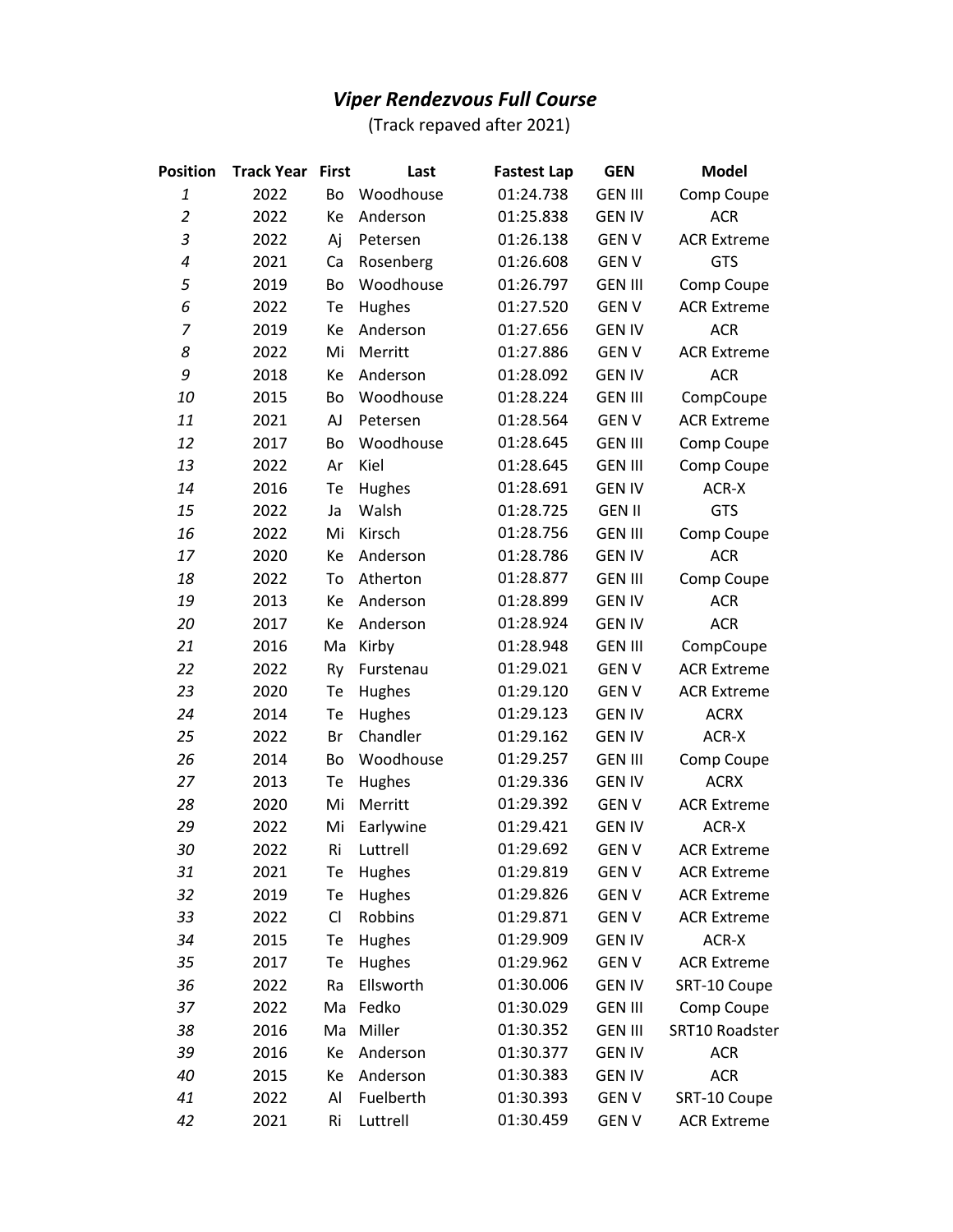| 43 | 2021 | Ma | Fedko      | 01:30.530 | <b>GEN III</b> | Comp Coupe         |
|----|------|----|------------|-----------|----------------|--------------------|
| 44 | 2013 | Bo | Woodhouse  | 01:30.623 | <b>GEN III</b> | Comp Coupe         |
| 45 | 2018 | Ke | Lohdia     | 01:30.662 | <b>GEN IV</b>  | <b>ACRX</b>        |
| 46 | 2014 | Ke | Anderson   | 01:30.777 | <b>GEN IV</b>  | <b>ACR</b>         |
| 47 | 2020 | Ca | Rosenberg  | 01:30.777 | <b>GENV</b>    | <b>GTS</b>         |
| 48 | 2020 | Ma | Kirby      | 01:30.786 | <b>GEN III</b> | Comp Coupe         |
| 49 | 2022 | Gr | Reeves     | 01:30.906 | <b>GEN IV</b>  | <b>ACR</b>         |
| 50 | 2020 | Ma | Fedko      | 01:31.323 | <b>GEN III</b> | Comp Coupe         |
| 51 | 2022 | St | Orr        | 01:31.328 | <b>GEN III</b> | Comp Coupe         |
| 52 | 2022 | Ro | Strickland | 01:31.369 | <b>GEN III</b> | Comp Coupe         |
| 53 | 2015 | Ra | Gilles     | 01:31.559 | <b>GENV</b>    | <b>GTS</b>         |
| 54 | 2021 | Ja | Walsh      | 01:31.642 | <b>GEN II</b>  | GTS                |
| 55 | 2018 | Bo | Calhoun    | 01:31.741 | <b>GEN III</b> | Comp Coupe         |
| 56 | 2012 | Ke | Anderson   | 01:31.752 | <b>GEN IV</b>  | <b>ACR</b>         |
| 57 | 2022 | Ma | McCarron   | 01:31.767 | <b>GEN III</b> | Comp Coupe         |
| 58 | 2014 | Bi | Pemberton  | 01:31.878 | <b>GEN IV</b>  | <b>ACR</b>         |
| 59 | 2019 | Ri | Cook       | 01:31.921 | <b>GENV</b>    | <b>ACR Extreme</b> |
| 60 | 2020 | Ja | Walker     | 01:31.988 | <b>GENV</b>    | <b>ACR Extreme</b> |
| 61 | 2020 | Jo | Kim        | 01:32.018 | <b>GENV</b>    | <b>ACR Extreme</b> |
| 62 | 2022 | Sh | Hurst      | 01:32.210 | <b>GENV</b>    | SRT-10 Coupe       |
| 63 | 2021 | Ja | Walker     | 01:32.211 | <b>GENV</b>    | <b>ACR Extreme</b> |
| 64 | 2016 | Ti | Jelle      | 01:32.249 | <b>GEN III</b> | CompCoupe          |
| 65 | 2022 | Ni | Spruill    | 01:32.284 | <b>GEN II</b>  | <b>GTS</b>         |
| 66 | 2022 | St | Orr        | 01:32.411 | <b>GENV</b>    | <b>TA</b>          |
| 67 | 2013 | Bi | Pemberton  | 01:32.428 | <b>GEN IV</b>  | <b>ACR</b>         |
| 68 | 2019 | Ry | Furstenau  | 01:32.534 | <b>GENV</b>    | <b>ACR Extreme</b> |
| 69 | 2013 | To | Nelson     | 01:32.573 | <b>GEN IV</b>  | <b>ACRX</b>        |
| 70 | 2015 | Bo | Calhoun    | 01:32.575 | <b>GEN IV</b>  | <b>ACR</b>         |
| 71 | 2021 | Br | Chandler   | 01:32.665 | <b>GEN IV</b>  | ACR-X              |
| 72 | 2019 | Da | Moore      | 01:32.699 | <b>GEN III</b> | Comp Coupe         |
| 73 | 2022 | Ro | Ellsworth  | 01:32.703 | <b>GEN II</b>  | <b>GTS</b>         |
| 74 | 2019 | Ji | Walker     | 01:32.726 | <b>GENV</b>    | <b>ACR Extreme</b> |
| 75 | 2016 | Br | Chandler   | 01:32.731 | <b>GEN II</b>  | <b>GTS</b>         |
| 76 | 2021 | Ke | Anderson   | 01:32.757 | <b>GEN IV</b>  | SRT-10 Coupe       |
| 77 | 2013 | Tr | Nelson     | 01:32.760 | <b>GEN IV</b>  | <b>ACR</b>         |
| 78 | 2022 | Jo | Stuedemann | 01:32.819 | <b>GEN III</b> | Comp Coupe         |
| 79 | 2013 | Mi | Hudson     | 01:32.869 | <b>GEN IV</b>  | <b>ACR</b>         |
| 80 | 2020 | Ri | Luttrell   | 01:32.918 | <b>GENV</b>    | <b>GTS</b>         |
| 81 | 2021 | Ra | Ellsworth  | 01:32.987 | <b>GEN IV</b>  | SRT-10 Coupe       |
| 82 | 2022 | Vi | Orr        | 01:33.028 | <b>GEN IV</b>  | <b>ACR</b>         |
| 83 | 2022 | Co | Furstenau  | 01:33.033 | <b>GEN II</b>  | <b>GTS</b>         |
| 84 | 2020 | Br | Chandler   | 01:33.159 | <b>GEN II</b>  | <b>GTS</b>         |
| 85 | 2019 | Do | Campbell   | 01:33.208 | <b>GEN IV</b>  | <b>ACR</b>         |
| 86 | 2021 | Ry | Furstenau  | 01:33.277 | <b>GENV</b>    | <b>ACR Extreme</b> |
| 87 | 2013 | Bo | Calhoun    | 01:33.333 | <b>GEN IV</b>  | <b>ACR</b>         |
| 88 | 2012 | Bi | Pemberton  | 01:33.356 | <b>GEN IV</b>  | ACR                |
| 89 | 2015 | Bi | Pemberton  | 01:33.381 | <b>GEN IV</b>  | <b>ACR</b>         |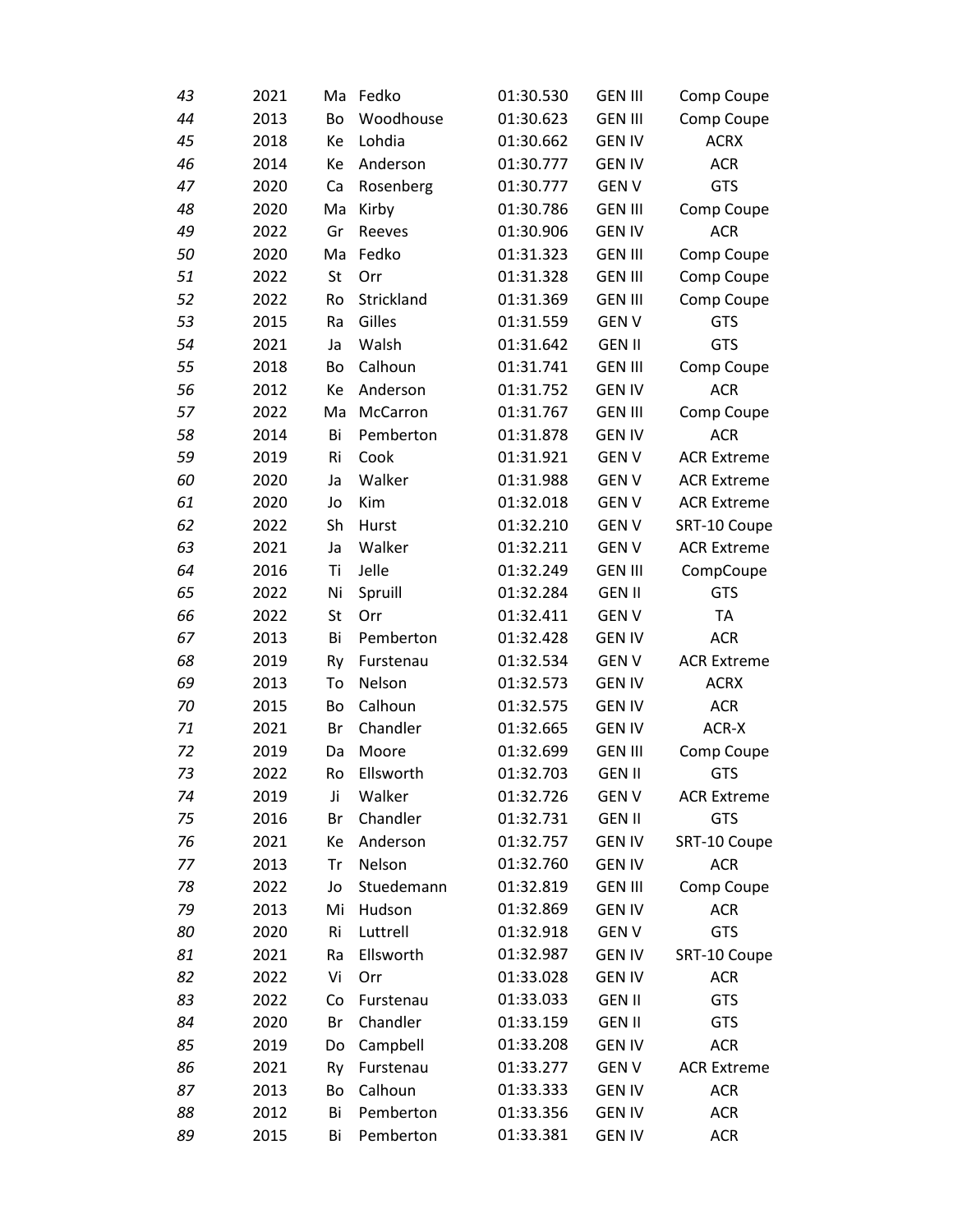| 90  | 2012 | Ti        | Jelle          | 01:33.485 | <b>GEN II</b>  | <b>GTS</b>         |
|-----|------|-----------|----------------|-----------|----------------|--------------------|
| 91  | 2018 | Ri        | Cook           | 01:33.505 | <b>GENV</b>    | <b>ACR Extreme</b> |
| 92  | 2016 | Ry        | Furstenau      | 01:33.552 | <b>GEN II</b>  | <b>GTS</b>         |
| 93  | 2017 | Di        | Leuenberger    | 01:33.635 | <b>GEN IV</b>  | <b>ACRX</b>        |
| 94  | 2018 | Ry        | Furstenau      | 01:33.649 | <b>GEN II</b>  | <b>GTS</b>         |
| 95  | 2022 | St        | Seiler         | 01:33.700 | <b>GENV</b>    | TA 2.0             |
| 96  | 2016 | Bo        | Calhoun        | 01:33.709 | <b>GEN IV</b>  | <b>ACR</b>         |
| 97  | 2019 | Vi        | Orr            | 01:33.725 | <b>GEN IV</b>  | <b>SRT-10</b>      |
| 98  | 2017 | Ry        | Furstenau      | 01:33.727 | <b>GEN II</b>  | <b>GTS</b>         |
| 99  | 2020 | Ro        | Osborn         | 01:33.750 | <b>GEN IV</b>  | <b>ACR</b>         |
| 100 | 2020 | Vi        | Orr            | 01:33.826 | <b>GEN IV</b>  | SRT-10 Coupe       |
| 101 | 2020 | la        | <b>Simms</b>   | 01:33.930 | <b>GEN III</b> | Comp Coupe         |
| 102 | 2017 | Ri        | Cook           | 01:33.936 | <b>GENV</b>    | <b>ACR Extreme</b> |
| 103 | 2021 | Ro        | Osborn         | 01:33.974 | <b>GEN IV</b>  | <b>ACR</b>         |
| 104 | 2013 | Tr        | Nelson         | 01:34.074 | <b>GEN IV</b>  | <b>ACRX</b>        |
| 105 | 2019 | Ma        | Fedko          | 01:34.079 | <b>GEN III</b> | Comp Coupe         |
| 106 | 2020 | Ma        | Miller         | 01:34.123 | <b>GEN III</b> | SRT-10 Coupe       |
| 107 | 2022 | Za        | Karo           | 01:34.218 | <b>GENV</b>    | <b>ACR Extreme</b> |
| 108 | 2022 | Ru        | Friesen        | 01:34.320 | <b>GENV</b>    | <b>ACR Extreme</b> |
| 109 | 2014 | Bo        | Calhoun        | 01:34.359 | <b>GEN IV</b>  | <b>ACR</b>         |
| 110 | 2019 | <b>TH</b> | <b>STIG</b>    | 01:34.407 | <b>GENV</b>    | <b>ACR Extreme</b> |
| 111 | 2017 | Br        | Chandler       | 01:34.409 | <b>GEN II</b>  | GTS                |
| 112 | 2018 | Vi        | Orr            | 01:34.443 | <b>GEN IV</b>  | <b>SRT-10</b>      |
| 113 | 2015 | Mi        | Perkins        | 01:34.473 | <b>GEN IV</b>  | <b>ACR</b>         |
| 114 | 2013 | St        | Wedel          | 01:34.557 | <b>GEN IV</b>  | <b>ACR</b>         |
| 115 | 2022 | Ry        | Ellsworth      | 01:34.564 | <b>GEN IV</b>  | SRT-10 Coupe       |
| 116 | 2021 | Ar        | Kiel           | 01:34.569 | <b>GEN III</b> | Comp Coupe         |
| 117 | 2019 | Ro        | Osborn         | 01:34.588 | <b>GEN IV</b>  | <b>ACR</b>         |
| 118 | 2017 | Ty        | Manwell        | 01:34.589 | <b>GEN IV</b>  | <b>ACR</b>         |
| 119 | 2021 | Cl        | Robbins        | 01:34.628 | <b>GENV</b>    | <b>ACR Extreme</b> |
| 120 | 2017 | Mi        | Perkins        | 01:34.635 | <b>GEN IV</b>  | <b>SRT Coupe</b>   |
| 121 | 2022 | Ge        | Batejan        | 01:34.671 | <b>GENV</b>    | <b>ACR Extreme</b> |
| 122 | 2018 | Co        | Furstenau      | 01:34.727 | <b>GEN II</b>  | <b>GTS</b>         |
| 123 | 2017 | Ma        | Schumann       | 01:34.728 | <b>GEN V</b>   | <b>ACR Extreme</b> |
| 124 | 2020 | St        | Orr            | 01:34.795 | <b>GEN III</b> | Comp Coupe         |
| 125 | 2019 | Ma        | Weigenant      | 01:34.803 | <b>GEN IV</b>  | <b>ACRX</b>        |
| 126 | 2016 | Ty        | Atkinson       | 01:34.823 | <b>GEN IV</b>  | <b>ACR</b>         |
| 127 | 2019 | Br        | Chandler       | 01:34.827 | <b>GEN II</b>  | <b>GTS</b>         |
| 128 | 2017 | Ji        | Walker         | 01:34.842 | <b>GEN III</b> | <b>ACR Extreme</b> |
| 129 | 2019 | Ri        | Luttrell       | 01:34.865 | <b>GENV</b>    | <b>ACR Extreme</b> |
| 130 | 2021 | Ma        | McCarron       | 01:34.930 | <b>GEN III</b> | Comp Coupe         |
| 131 | 2020 | Ar        | Kiel           | 01:34.950 | <b>GEN III</b> | Comp Coupe         |
| 132 | 2016 | Ch        | <b>Keeling</b> | 01:34.965 | <b>GEN IV</b>  | <b>ACR</b>         |
| 133 | 2018 | Do        | Campbell       | 01:34.990 | <b>GEN IV</b>  | <b>ACR</b>         |
| 134 | 2020 | Ma        | McCarron       | 01:35.083 | <b>GEN III</b> | Comp Coupe         |
| 135 | 2016 | JD        | Hertweck       | 01:35.095 | <b>GEN V</b>   | <b>ACR Extreme</b> |
| 136 | 2014 | Da        | Govero         | 01:35.144 | <b>GEN IV</b>  | <b>ACRX</b>        |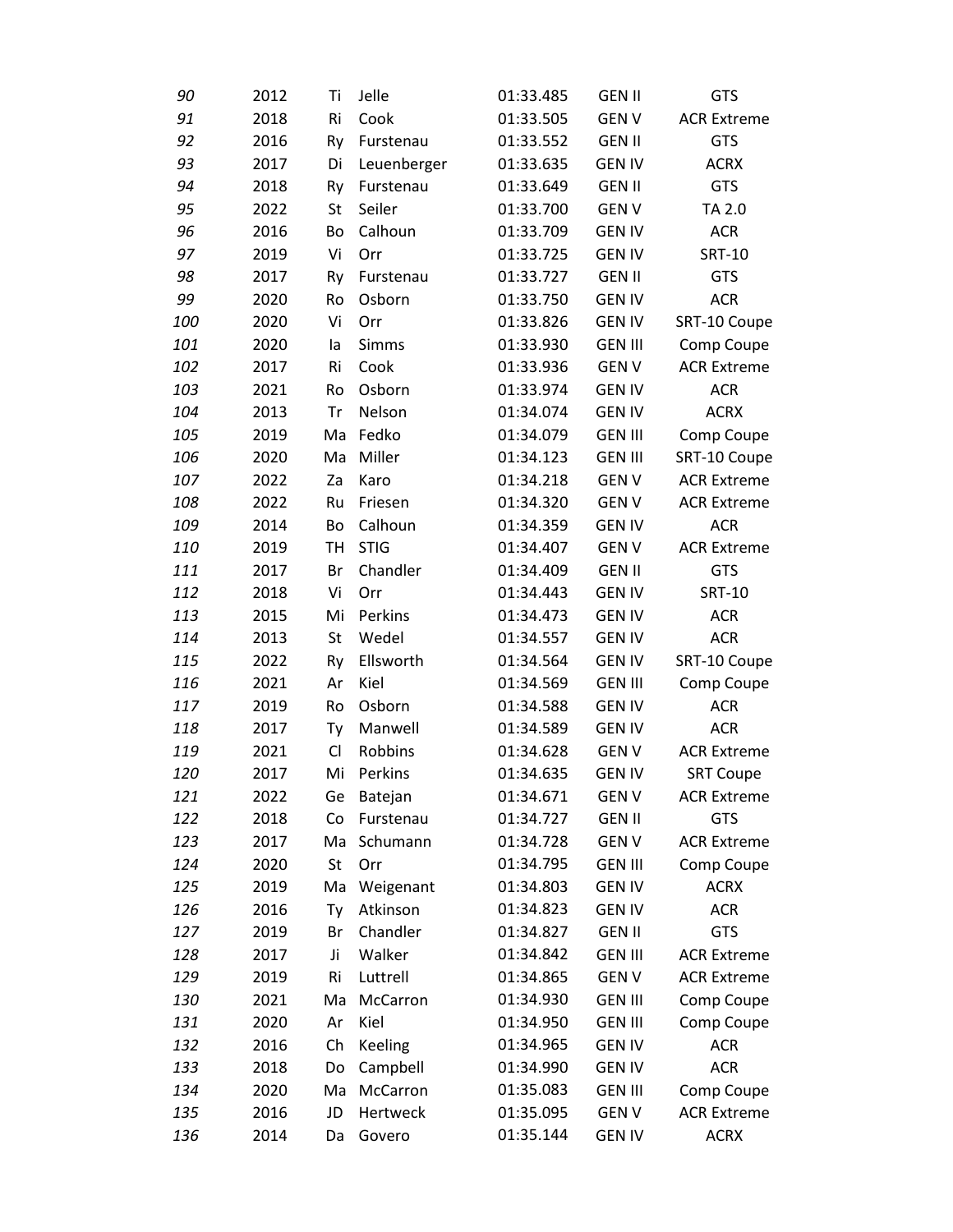| 137 | 2021 | No. | Van Berkum     | 01:35.147 | <b>GEN III</b> | Comp Coupe         |
|-----|------|-----|----------------|-----------|----------------|--------------------|
| 138 | 2014 | Ry  | Furstenau      | 01:35.150 | <b>GEN II</b>  | <b>GTS</b>         |
| 139 | 2022 | To  | Ackerman       | 01:35.160 | <b>GEN IV</b>  | ACR-X              |
| 140 | 2016 | Ty  | Manwell        | 01:35.186 | <b>GEN IV</b>  | <b>ACR</b>         |
| 141 | 2022 | Ch  | Keeling        | 01:35.198 | <b>GEN IV</b>  | <b>ACR</b>         |
| 142 | 2019 | Co  | Furstenau      | 01:35.224 | <b>GEN II</b>  | <b>GTS</b>         |
| 143 | 2016 | Ge  | MacDonald      | 01:35.248 | <b>GEN III</b> | CompCoupe          |
| 144 | 2022 | Ma  | Hurst          | 01:35.256 | <b>GEN IV</b>  | ACR-X              |
| 145 | 2018 | Ch  | <b>Keeling</b> | 01:35.259 | <b>GEN IV</b>  | <b>ACR</b>         |
| 146 | 2022 | Bo  | Melendrez      | 01:35.316 | <b>GEN II</b>  | <b>GTS</b>         |
| 147 | 2013 | Mi  | Perkins        | 01:35.347 | <b>GEN IV</b>  | <b>ACR</b>         |
| 148 | 2016 | Ri  | Cook           | 01:35.356 | <b>GENV</b>    | <b>GTS</b>         |
| 149 | 2022 | Sc  | Manwell        | 01:35.394 | <b>GEN IV</b>  | ACR-X              |
| 150 | 2017 | Кe  | Lodhia         | 01:35.395 | <b>GEN IV</b>  | <b>ACRX</b>        |
| 151 | 2022 | Co  | Manwell        | 01:35.396 | <b>GEN IV</b>  | ACR-X              |
| 152 | 2020 | Ja  | Walsh          | 01:35.421 | <b>GENV</b>    | <b>GTS</b>         |
| 153 | 2017 | Co  | Furstenau      | 01:35.457 | <b>GEN II</b>  | <b>GTS</b>         |
| 154 | 2017 | Wa  | Orr            | 01:35.466 | <b>GENV</b>    | TA 2.0             |
| 155 | 2019 | Ty  | Manwell        | 01:35.559 | <b>GEN IV</b>  | <b>ACR</b>         |
| 156 | 2016 | Ma  | Weigenant      | 01:35.569 | <b>GEN IV</b>  | ACR-X              |
| 157 | 2019 | Ch  | <b>Keeling</b> | 01:35.579 | <b>GEN IV</b>  | <b>ACR</b>         |
| 158 | 2016 | Кe  | Lodhia         | 01:35.692 | <b>GEN IV</b>  | ACR-X              |
| 159 | 2018 | Jo  | Vance          | 01:35.713 | <b>GEN IV</b>  | <b>ACR</b>         |
| 160 | 2022 | Ri  | Clements       | 01:35.716 | <b>GENV</b>    | SRT-10 Coupe       |
| 161 | 2018 | Ro  | Osborn         | 01:35.753 | <b>GEN IV</b>  | <b>ACR</b>         |
| 162 | 2019 | Jo  | Vance          | 01:35.771 | <b>GEN IV</b>  | <b>ACR</b>         |
| 163 | 2017 | Ma  | Weigenant      | 01:35.827 | <b>GEN IV</b>  | <b>ACRX</b>        |
| 164 | 2022 | Je  | Jalas          | 01:35.882 | <b>GENV</b>    | <b>ACR</b>         |
| 165 | 2018 | Ty  | Manwell        | 01:35.888 | <b>GEN IV</b>  | <b>ACR</b>         |
| 166 | 2013 | Ge  | MacDonald      | 01:35.926 | <b>GEN III</b> | Comp Coupe         |
| 167 | 2017 | Vi  | Orr            | 01:35.980 | <b>GEN IV</b>  | <b>SRT10</b>       |
| 168 | 2019 | Ma  | McCarron       | 01:36.020 | <b>GEN III</b> | Comp Coupe         |
| 169 | 2020 | Ry  | Furstenau      | 01:36.022 | <b>GENV</b>    | <b>ACR Extreme</b> |
| 170 | 2015 | Ma  | Weigenant      | 01:36.068 | <b>GEN IV</b>  | ACR-X              |
| 171 | 2020 | Ch  | Kiel           | 01:36.141 | <b>GEN III</b> | Comp Coupe         |
| 172 | 2019 | Ro  | Strickland     | 01:36.145 | <b>GENV</b>    | <b>ACRX</b>        |
| 173 | 2020 | Co  | Furstenau      | 01:36.183 | <b>GEN II</b>  | <b>GTS</b>         |
| 174 | 2017 | Ch  | <b>Keeling</b> | 01:36.193 | <b>GEN IV</b>  | <b>ACR</b>         |
| 175 | 2017 | Do  | Campbell       | 01:36.217 | <b>GEN IV</b>  | <b>ACR</b>         |
| 176 | 2022 | Tr  | Maki           | 01:36.368 | <b>GEN IV</b>  | <b>ACR</b>         |
| 177 | 2016 | To  | Atkinson       | 01:36.388 | <b>GEN IV</b>  | <b>ACR</b>         |
| 178 | 2018 | Ri  | Clements       | 01:36.457 | <b>GENV</b>    | TA 2.0             |
| 179 | 2019 | Ar  | Kiel           | 01:36.472 | <b>GEN III</b> | Comp Coupe         |
| 180 | 2015 | Ty  | Manwell        | 01:36.545 | <b>GEN IV</b>  | <b>ACR</b>         |
| 181 | 2020 | Ga  | <b>Bates</b>   | 01:36.572 | <b>GENV</b>    | TA                 |
| 182 | 2020 | Ge  | Batejan        | 01:36.579 | <b>GEN V</b>   | <b>ACR Extreme</b> |
| 183 | 2021 | Tr  | Maki           | 01:36.620 | <b>GEN IV</b>  | <b>ACR</b>         |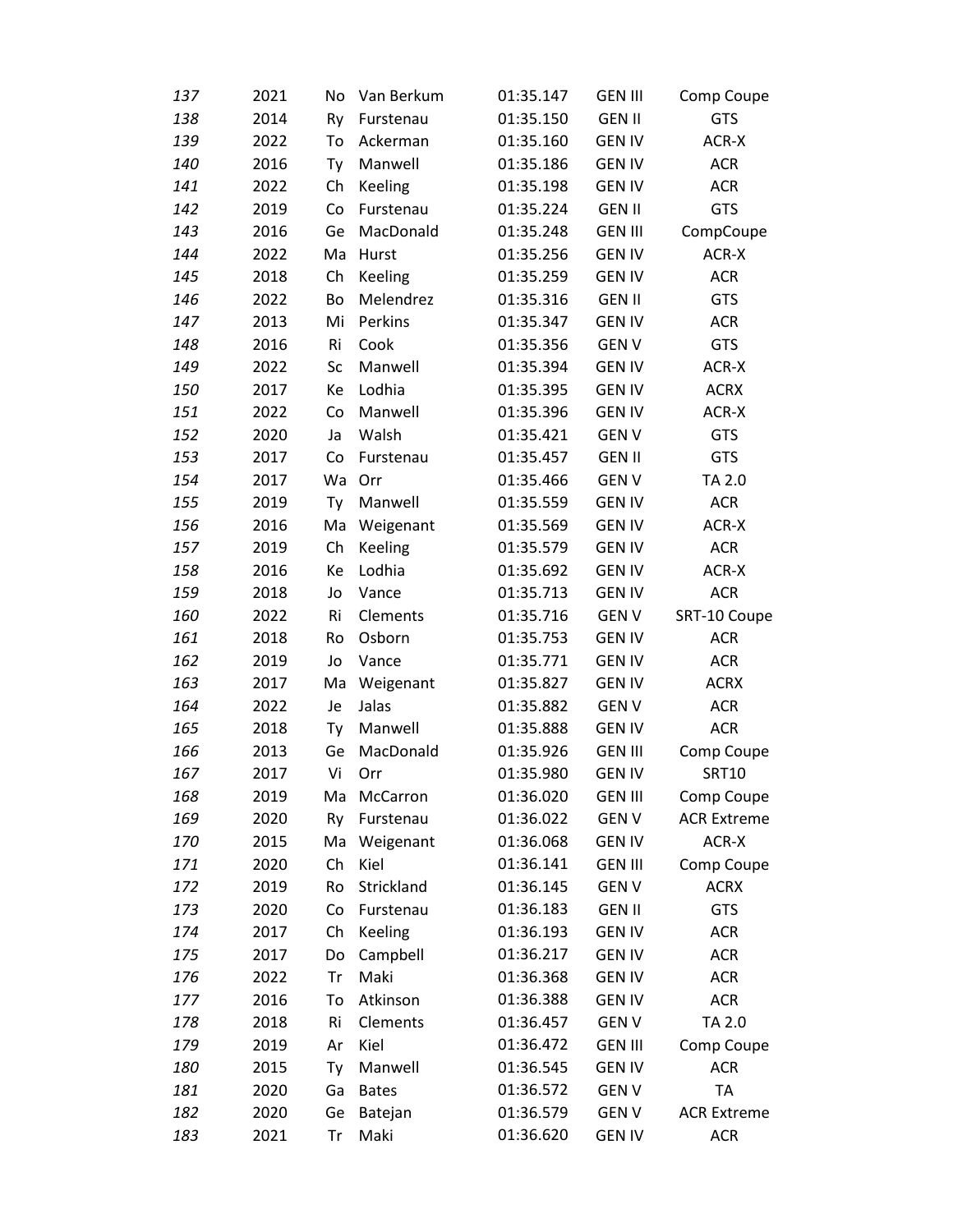| 184 | 2020 | No  | Van Berkum   | 01:36.622 | <b>GEN III</b> | Comp Coupe         |
|-----|------|-----|--------------|-----------|----------------|--------------------|
| 185 | 2014 | Ma  | Weigenant    | 01:36.631 | <b>GEN IV</b>  | <b>ACRX</b>        |
| 186 | 2021 | To  | Ackerman     | 01:36.640 | <b>GEN IV</b>  | <b>ACR</b>         |
| 187 | 2018 | Ma  | Fedko        | 01:36.769 | <b>GENV</b>    | <b>ACR Extreme</b> |
| 188 | 2014 | Ke  | Lodhia       | 01:36.770 | <b>GEN IV</b>  | <b>ACR</b>         |
| 189 | 2021 | Mi  | Earlywine    | 01:36.843 | <b>GEN IV</b>  | <b>ACR</b>         |
| 190 | 2017 | Ge  | Batejan      | 01:36.846 | <b>GENV</b>    | ACR-Extreme        |
| 191 | 2012 | Mi  | Hudson       | 01:36.858 | <b>GEN IV</b>  | <b>ACR</b>         |
| 192 | 2019 | la  | Simms        | 01:36.890 | <b>GEN III</b> | Comp Coupe         |
| 193 | 2021 | Ro  | Ellsworth    | 01:36.912 | <b>GEN II</b>  | <b>GTS</b>         |
| 194 | 2012 | Bo  | Calhoun      | 01:36.919 | <b>GEN III</b> | <b>ROADSTER</b>    |
| 195 | 2016 | Ro  | Osborn       | 01:36.943 | <b>GEN IV</b>  | <b>ACR</b>         |
| 196 | 2020 | Da  | Madson       | 01:37.005 | <b>GEN IV</b>  | <b>ACR</b>         |
| 197 | 2013 | Ry  | Furstenau    | 01:37.008 | <b>GEN II</b>  | <b>GTS</b>         |
| 198 | 2017 | Ch  | Stockman     | 01:37.012 | <b>GENV</b>    | <b>ACR</b>         |
| 199 | 2017 | St  | Wedel        | 01:37.058 | <b>GENV</b>    | <b>ACR Extreme</b> |
| 200 | 2015 | Ry  | Furstenau    | 01:37.063 | <b>GEN II</b>  | <b>GTS</b>         |
| 201 | 2016 | St  | Wedel        | 01:37.087 | <b>GENV</b>    | <b>ACR Extreme</b> |
| 202 | 2017 | Ju  | Davenport    | 01:37.110 | <b>GEN II</b>  | <b>GTS</b>         |
| 203 | 2016 | Mi  | Perkins      | 01:37.122 | <b>GEN IV</b>  | <b>ACR</b>         |
| 204 | 2018 | Ar  | Kiel         | 01:37.140 | <b>GEN III</b> | Comp Coupe         |
| 205 | 2016 | Vi  | Orr          | 01:37.174 | <b>GEN IV</b>  | SRT 10 COUPE       |
| 206 | 2022 | Ch  | Nelson       | 01:37.193 | <b>GEN IV</b>  | <b>ACR</b>         |
| 207 | 2019 | Ja  | Walsh        | 01:37.203 | <b>GENV</b>    | <b>GTS</b>         |
| 208 | 2015 | Co  | Furstenau    | 01:37.232 | <b>GEN II</b>  | GTS                |
| 209 | 2021 | Ga  | <b>Bates</b> | 01:37.243 | <b>GENV</b>    | <b>TA</b>          |
| 210 | 2016 | Wa  | Orr          | 01:37.272 | <b>GENV</b>    | TA2.0              |
| 211 | 2012 | Mi  | Perkins      | 01:37.288 | <b>GEN IV</b>  | <b>ACR</b>         |
| 212 | 2019 | Ch  | Kiel         | 01:37.290 | <b>GEN III</b> | Comp Coupe         |
| 213 | 2018 | Ge  | Batejan      | 01:37.310 | <b>GENV</b>    | <b>ACR Extreme</b> |
| 214 | 2021 | Co  | Furstenau    | 01:37.360 | <b>GEN II</b>  | <b>GTS</b>         |
| 215 | 2017 | Jo  | Vance        | 01:37.363 | <b>GEN IV</b>  | <b>ACR</b>         |
| 216 | 2020 | Za  | Karo         | 01:37.395 | <b>GENV</b>    | <b>ACR Extreme</b> |
| 217 | 2017 | Ro  | Osborn       | 01:37.405 | <b>GEN IV</b>  | <b>ACR</b>         |
| 218 | 2017 | St  | Anders       | 01:37.417 | <b>GENV</b>    | <b>SRT</b>         |
| 219 | 2020 | Stn | Orr          | 01:37.428 | <b>GENV</b>    | <b>ACR Extreme</b> |
| 220 | 2020 | St  | Seiler       | 01:37.457 | <b>GENV</b>    | TA 2.0             |
| 221 | 2012 | To  | Atkinson     | 01:37.486 | <b>GEN IV</b>  | <b>ACR</b>         |
| 222 | 2022 | Je  | Walker       | 01:37.516 | <b>GENV</b>    |                    |
| 223 | 2017 | Fr  | Palazzo      | 01:37.518 | <b>GEN IV</b>  | <b>ACRX</b>        |
| 224 | 2018 | Sc  | Manwell      | 01:37.539 | <b>GEN IV</b>  | <b>ACRX</b>        |
| 225 | 2020 | Ty  | Manwell      | 01:37.588 | <b>GEN IV</b>  | <b>ACR</b>         |
| 226 | 2020 | Ri  | Clements     | 01:37.608 | <b>GENV</b>    | SRT-10 Coupe       |
| 227 | 2018 | Br  | Chandler     | 01:37.658 | <b>GEN II</b>  | GTS                |
| 228 | 2020 | Tr  | Maki         | 01:37.683 | <b>GEN III</b> | Comp Coupe         |
| 229 | 2017 | Ri  | Clements     | 01:37.741 | <b>GEN IV</b>  | <b>SRT10</b>       |
| 230 | 2016 | St  | Anders       | 01:37.765 | <b>GENV</b>    | <b>SRT</b>         |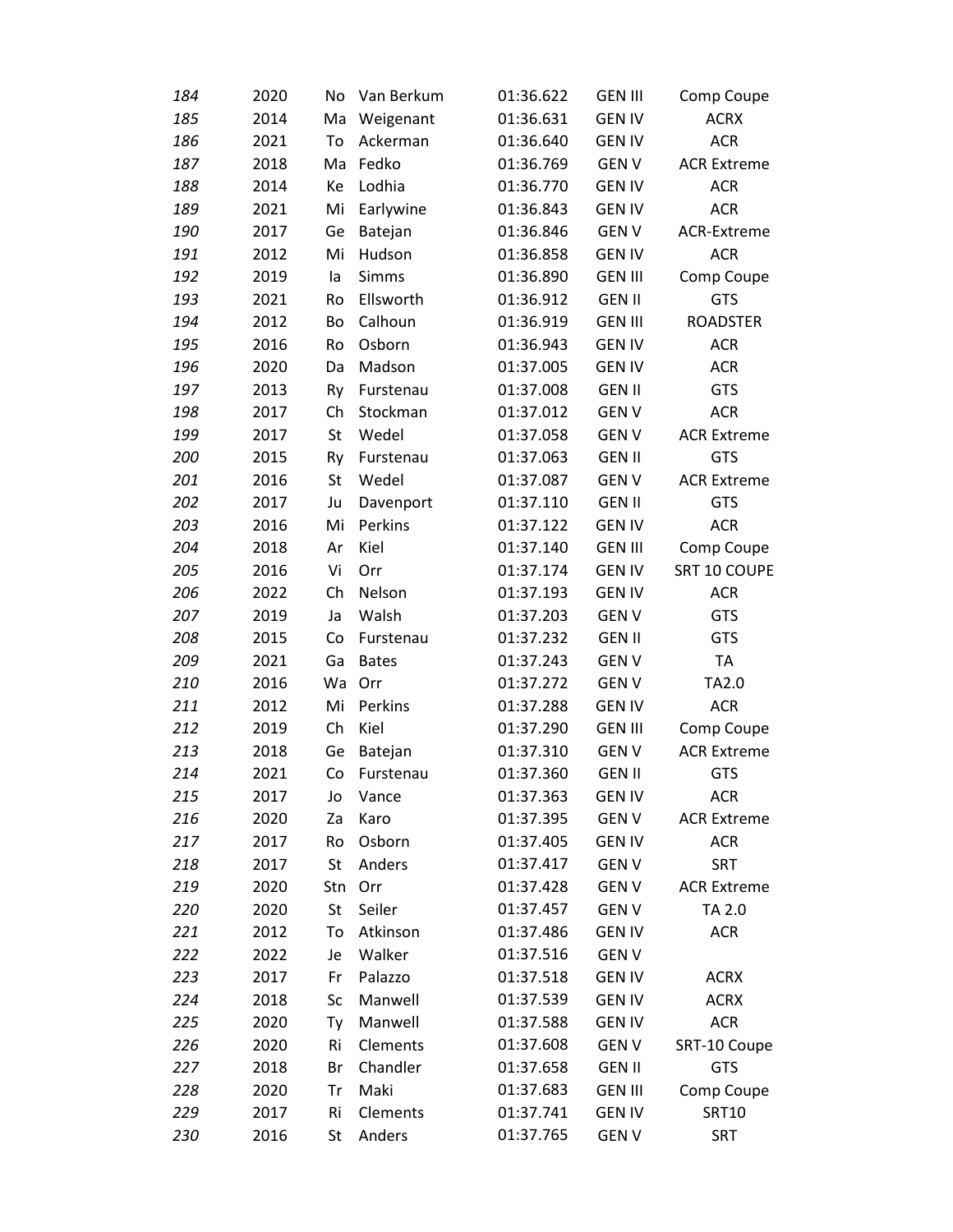| 231 | 2022 | Fr | Palazzo        | 01:37.805 | <b>GEN IV</b>  | ACR-X              |
|-----|------|----|----------------|-----------|----------------|--------------------|
| 232 | 2013 | Ma | Weigenant      | 01:37.811 | <b>GEN IV</b>  | <b>COUPE</b>       |
| 233 | 2014 | Co | Manwell        | 01:37.822 | <b>GEN IV</b>  | <b>ACR</b>         |
| 234 | 2021 | Sh | Hurst          | 01:37.826 | <b>GENV</b>    | <b>GTS</b>         |
| 235 | 2015 | Ty | Atkinson       | 01:37.854 | <b>GEN IV</b>  | <b>ACR</b>         |
| 236 | 2021 | Ri | Clements       | 01:37.874 | <b>GENV</b>    | <b>GTS</b>         |
| 237 | 2017 | Da | Govero         | 01:37.918 | <b>GEN IV</b>  | <b>ACRX</b>        |
| 238 | 2016 | Ge | Batejan        | 01:37.921 | <b>GENV</b>    | SRT10 TA           |
| 239 | 2016 | Co | Furstenau      | 01:37.922 | <b>GEN II</b>  | <b>GTS</b>         |
| 240 | 2012 | St | Wedel          | 01:37.971 | <b>GEN IV</b>  | <b>ACR</b>         |
| 241 | 2021 | Ch | Nelson         | 01:37.973 | <b>GEN IV</b>  | SRT-10 Coupe       |
| 242 | 2021 | Ge | Batejan        | 01:37.979 | <b>GENV</b>    | <b>ACR Extreme</b> |
| 243 | 2014 | Ty | Manwell        | 01:37.980 | <b>GEN IV</b>  | <b>ACR</b>         |
| 244 | 2021 | Ry | Ellsworth      | 01:38.009 | <b>GEN IV</b>  | SRT-10 Coupe       |
| 245 | 2018 | Ma | Weigenant      | 01:38.039 | <b>GEN IV</b>  | <b>ACRX</b>        |
| 246 | 2017 | Ma | Fedko          | 01:38.051 | <b>GENV</b>    | <b>ACR Extreme</b> |
| 247 | 2016 | Fr | Palazzo        | 01:38.092 | <b>GEN IV</b>  | ACR-X              |
| 248 | 2019 | Za | Karo           | 01:38.116 | <b>GENV</b>    | <b>ACR Extreme</b> |
| 249 | 2019 | Ge | Batejan        | 01:38.278 | <b>GENV</b>    | <b>ACR Extreme</b> |
| 250 | 2015 | To | Paranzino      | 01:38.309 | <b>GENV</b>    | <b>GTS</b>         |
| 251 | 2016 | Ch | Stockman       | 01:38.346 | <b>GENV</b>    | <b>ACR</b>         |
| 252 | 2021 | Fr | Palazzo        | 01:38.360 | <b>GEN IV</b>  | ACR-X              |
| 253 | 2021 | Da | Madson         | 01:38.380 | <b>GEN IV</b>  | <b>ACR</b>         |
| 254 | 2017 | Ar | Kiel           | 01:38.393 | <b>GEN III</b> | Comp Coupe         |
| 255 | 2017 | Ma | McCarron       | 01:38.431 | <b>GEN III</b> | Comp Coupe         |
| 256 | 2012 | Ry | Furstenau      | 01:38.442 | <b>GEN II</b>  | <b>GTS</b>         |
| 257 | 2014 | Fr | Palazzo        | 01:38.490 | <b>GEN IV</b>  | <b>ACR</b>         |
| 258 | 2016 | Jo | Vance          | 01:38.494 | <b>GENV</b>    | <b>GTS</b>         |
| 259 | 2019 | Da | Madson         | 01:38.496 | <b>GEN IV</b>  | <b>ACR</b>         |
| 260 | 2022 | Tr | Kaihoi         | 01:38.519 | <b>GENV</b>    | SRT-10 Coupe       |
| 261 | 2019 | Ro | <b>Buckman</b> | 01:38.541 | <b>GENV</b>    | TA 2.0             |
| 262 | 2014 | Sc | Manwell        | 01:38.577 | <b>GEN IV</b>  | <b>ACR</b>         |
| 263 | 2015 | JD | Hertweck       | 01:38.610 | <b>GENV</b>    | SRT10 TA           |
| 264 | 2016 | Ar | Kiel           | 01:38.611 | <b>GEN III</b> | CompCoupe          |
| 265 | 2020 | Da | Heckman        | 01:38.666 | <b>GEN IV</b>  | <b>ACR</b>         |
| 266 | 2022 | Mi | Gerdts         | 01:38.717 | <b>GEN IV</b>  | ACR-X              |
| 267 | 2017 | Sc | Manwell        | 01:38.728 | <b>GEN IV</b>  | <b>ACRX</b>        |
| 268 | 2020 | Mi | Janusch        | 01:38.738 | <b>GEN IV</b>  | <b>ACR</b>         |
| 269 | 2018 | Fr | Palazzo        | 01:38.780 | <b>GEN IV</b>  | <b>ACRX</b>        |
| 270 | 2020 | Gr | Reeves         | 01:38.873 | <b>GEN IV</b>  | ACR-X              |
| 271 | 2015 | Da | Heckman        | 01:38.898 | <b>GEN IV</b>  | <b>ACR</b>         |
| 272 | 2016 | Sc | Manwell        | 01:38.909 | <b>GEN IV</b>  | ACR-X              |
| 273 | 2022 | Ty | Manwell        | 01:38.910 | <b>GEN IV</b>  | <b>ACR</b>         |
| 274 | 2019 | Gi | Verheecke      | 01:38.952 | <b>GEN IV</b>  | <b>ACR</b>         |
| 275 | 2019 | Br | <b>Beale</b>   | 01:38.966 | <b>GEN IV</b>  | <b>ACR</b>         |
| 276 | 2019 | Na | Newhouse       | 01:39.046 | <b>GEN IV</b>  | <b>ACR</b>         |
| 277 | 2021 | Ch | Malluege       | 01:39.057 | <b>GEN IV</b>  | <b>ACR</b>         |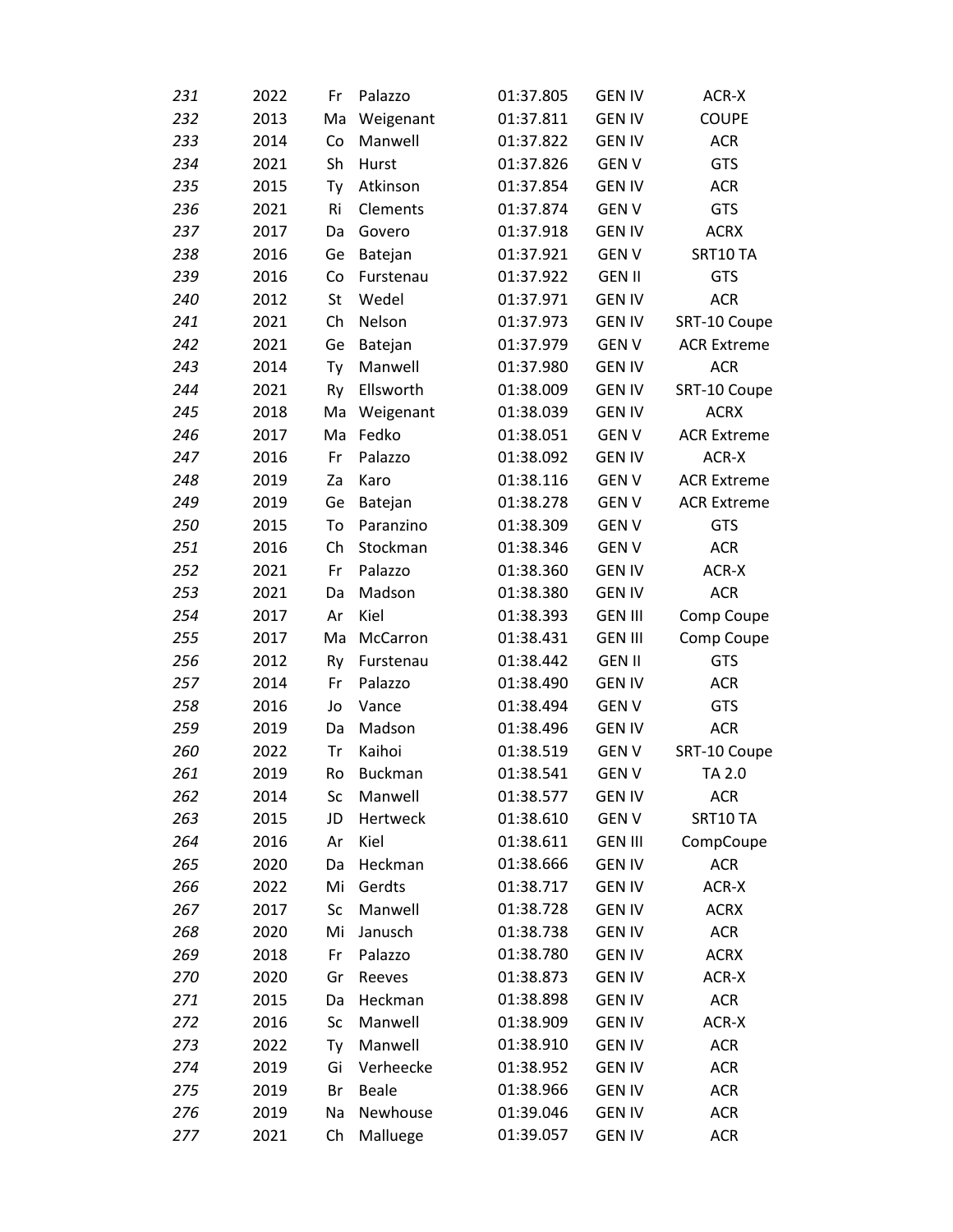| 278 | 2019 | Jo | Gastman        | 01:39.084 | <b>GENV</b>    | <b>ACR Extreme</b> |
|-----|------|----|----------------|-----------|----------------|--------------------|
| 279 | 2018 | Tr | Maki           | 01:39.100 | <b>GEN IV</b>  | <b>ACR</b>         |
| 280 | 2013 | Ju | Davenport      | 01:39.108 | <b>GEN II</b>  | GTS                |
| 281 | 2016 | Ch | Malluege       | 01:39.127 | <b>GEN IV</b>  | <b>ACR</b>         |
| 282 | 2015 | To | Atkinson       | 01:39.133 | <b>GEN IV</b>  | <b>ACR</b>         |
| 283 | 2018 | Ch | Kiel           | 01:39.143 | <b>GEN III</b> | Comp Coupe         |
| 284 | 2018 | Ma | McCarron       | 01:39.152 | <b>GEN III</b> | Comp Coupe         |
| 285 | 2013 | Da | Govero         | 01:39.188 | <b>GEN IV</b>  | <b>ACRX</b>        |
| 286 | 2016 | Da | Heckman        | 01:39.203 | <b>GEN IV</b>  | <b>ACR</b>         |
| 287 | 2016 | Da | Govero         | 01:39.214 | <b>GEN IV</b>  | ACR-X              |
| 288 | 2019 | Ri | Clements       | 01:39.252 | <b>GENV</b>    | TA 2.0             |
| 289 | 2019 | St | Doud           | 01:39.256 | <b>GEN IV</b>  | <b>ACR</b>         |
| 290 | 2015 | Ch | <b>Keeling</b> | 01:39.290 | <b>GEN III</b> | SRT 10 Roadster    |
| 291 | 2012 | Ju | Davenport      | 01:39.295 | <b>GEN II</b>  | <b>GTS</b>         |
| 292 | 2020 | Ro | Ellsworth      | 01:39.306 | <b>GEN II</b>  | <b>GTS</b>         |
| 293 | 2014 | To | Atkinson       | 01:39.310 | <b>GEN IV</b>  | <b>ACR</b>         |
| 294 | 2021 | Za | Karo           | 01:39.322 | <b>GENV</b>    | <b>ACR Extreme</b> |
| 295 | 2020 | Jo | Stuedemann     | 01:39.329 | <b>GEN III</b> | Comp Coupe         |
| 296 | 2015 | Ri | Cook           | 01:39.365 | <b>GENV</b>    | <b>GTS</b>         |
| 297 | 2016 | Ri | Clements       | 01:39.377 | <b>GEN IV</b>  | <b>SRT10</b>       |
| 298 | 2015 | Ro | Osborn         | 01:39.377 | <b>GEN IV</b>  | <b>ACR</b>         |
| 299 | 2022 | Mi | Puckett        | 01:39.403 | <b>GEN III</b> | SRT-10 Roadster    |
| 300 | 2022 | Ed | Martin         | 01:39.403 | <b>GEN IV</b>  | ACR-X              |
| 301 | 2015 | Da | Govero         | 01:39.444 | <b>GEN IV</b>  | ACR-X              |
| 302 | 2020 | Je | Walker         | 01:39.514 | <b>GEN III</b> | SRT-10 Roadster    |
| 303 | 2014 | Ty | Atkinson       | 01:39.584 | <b>GEN IV</b>  | <b>ACR</b>         |
| 304 | 2021 | Al | Fuelberth      | 01:39.634 | <b>GENV</b>    | SRT-10 Coupe       |
| 305 | 2017 | Ro | <b>Buckman</b> | 01:39.636 | <b>GENV</b>    | TA 2.0             |
| 306 | 2013 | Ge | Batejan        | 01:39.671 | <b>GEN IV</b>  | <b>ACR</b>         |
| 307 | 2021 | Je | Walker         | 01:39.674 | <b>GENV</b>    | <b>GTS</b>         |
| 308 | 2019 | St | Anders         | 01:39.686 | <b>GEN III</b> | Comp Coupe         |
| 309 | 2019 | Je | Walker         | 01:39.837 | <b>GEN III</b> | SRT-10 Roadster    |
| 310 | 2021 | La | Aszmann        | 01:39.932 | <b>GEN IV</b>  | ACR-X              |
| 311 | 2019 | Ga | <b>Bates</b>   | 01:39.962 | <b>GEN V</b>   | TA                 |
| 312 | 2013 | Ty | Manwell        | 01:40.007 | <b>GEN IV</b>  | <b>ACR</b>         |
| 313 | 2018 | St | Seiler         | 01:40.010 | <b>GENV</b>    | <b>TA</b>          |
| 314 | 2018 | Da | Madson         | 01:40.019 | <b>GEN IV</b>  | <b>ACR</b>         |
| 315 | 2019 | Tr | Maki           | 01:40.120 | <b>GEN III</b> | Comp Coupe         |
| 316 | 2018 | Na | Newhouse       | 01:40.154 | <b>GEN IV</b>  | <b>ACR</b>         |
| 317 | 2019 | St | Seiler         | 01:40.192 | <b>GENV</b>    | <b>TA</b>          |
| 318 | 2015 | Ra | Mather         | 01:40.233 | <b>GEN IV</b>  | <b>ACR</b>         |
| 319 | 2015 | Fr | Palazzo        | 01:40.245 | <b>GEN IV</b>  | ACR-X              |
| 320 | 2018 | Ra | Mather         | 01:40.247 | <b>GEN IV</b>  | <b>ACR</b>         |
| 321 | 2013 | Sc | Manwell        | 01:40.254 | <b>GEN IV</b>  | <b>ACR</b>         |
| 322 | 2020 | Ri | Norris         | 01:40.297 | <b>GENV</b>    | SRT-10 Coupe       |
| 323 | 2020 | Ra | Ellsworth      | 01:40.374 | <b>GEN IV</b>  | SRT-10 Coupe       |
| 324 | 2013 | Co | Furstenau      | 01:40.383 | <b>GEN II</b>  | <b>GTS</b>         |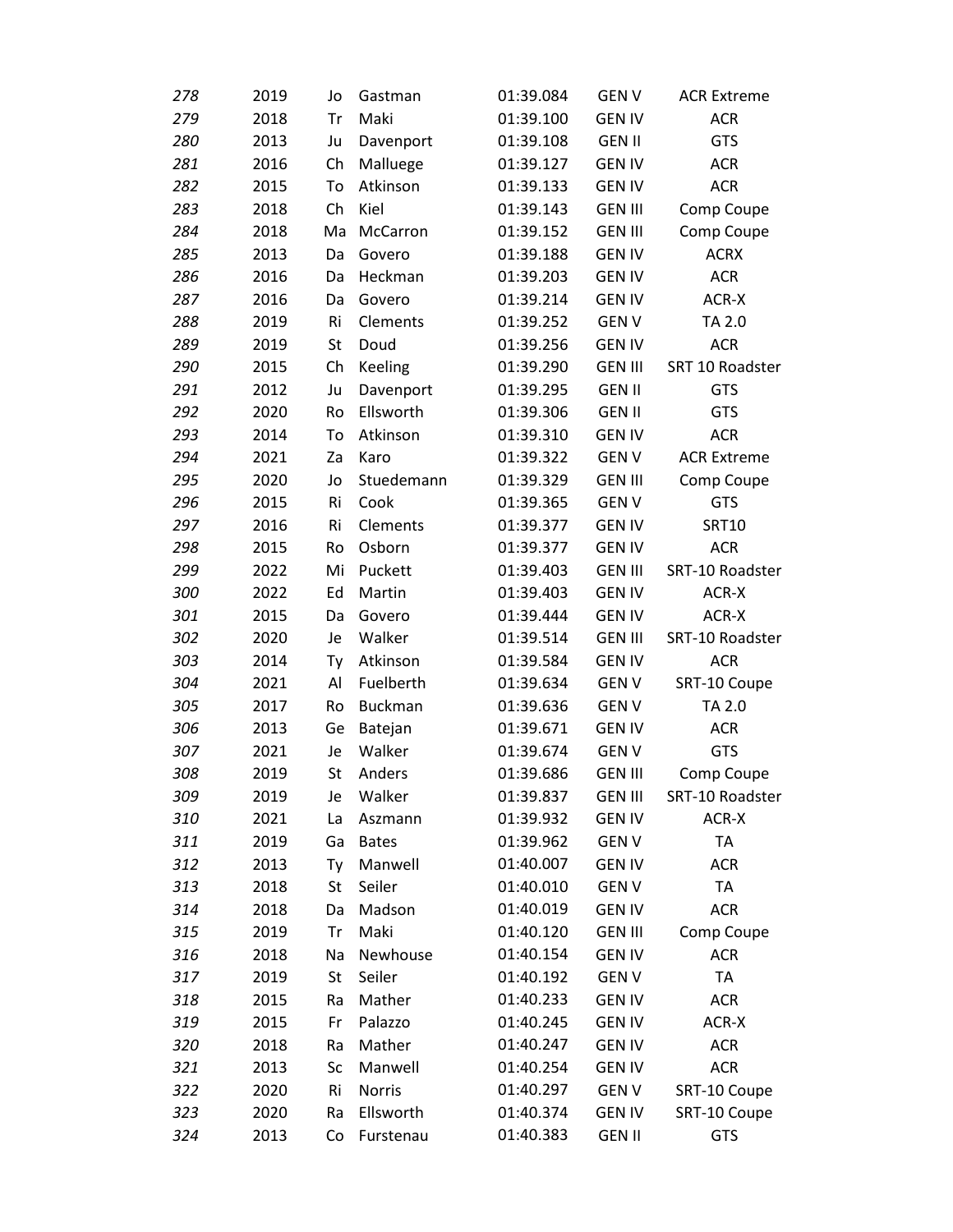| 325 | 2018 | An | Stemar         | 01:40.399 | <b>GENV</b>    | <b>GTS</b>      |  |
|-----|------|----|----------------|-----------|----------------|-----------------|--|
| 326 | 2012 | Sc | Manwell        | 01:40.410 | <b>GEN IV</b>  | <b>ACR</b>      |  |
| 327 | 2013 | Fr | Palazzo        | 01:40.416 | <b>GEN III</b> | <b>COUPE</b>    |  |
| 328 | 2012 | Ge | Batejan        | 01:40.428 | <b>GEN IV</b>  | <b>ACR</b>      |  |
| 329 | 2014 | JD | Hertweck       | 01:40.463 | <b>GENV</b>    | <b>TA</b>       |  |
| 330 | 2012 | Ri | Thomas         | 01:40.497 | <b>GEN IV</b>  | <b>ACR</b>      |  |
| 331 | 2020 | Sc | Manwell        | 01:40.514 | <b>GEN IV</b>  | ACR-X           |  |
| 332 | 2015 | Ge | Batejan        | 01:40.516 | <b>GENV</b>    | SRT10 TA        |  |
| 333 | 2014 | Co | Furstenau      | 01:40.531 | <b>GEN II</b>  | <b>GTS</b>      |  |
| 334 | 2014 | Ge | Batejan        | 01:40.552 | <b>GEN IV</b>  | <b>ACR</b>      |  |
| 335 | 2016 | Ma | McCarron       | 01:40.582 | <b>GEN III</b> | CompCoupe       |  |
| 336 | 2015 | Sc | Manwell        | 01:40.616 | <b>GEN IV</b>  | ACR-X           |  |
| 337 | 2018 | St | Doud           | 01:40.626 | <b>GEN IV</b>  | <b>ACR</b>      |  |
| 338 | 2017 | Mi | Janusch        | 01:40.644 | <b>GEN IV</b>  | <b>ACR</b>      |  |
| 339 | 2015 | Vi | Orr            | 01:40.682 | <b>GEN IV</b>  | SRT 10 COUPE    |  |
| 340 | 2020 | Jo | Lotz           | 01:40.692 | <b>GENV</b>    | <b>TA</b>       |  |
| 341 | 2021 | Da | Govero         | 01:40.873 | <b>GEN IV</b>  | ACR-X           |  |
| 342 | 2017 | Na | Newhouse       | 01:40.891 | <b>GEN II</b>  | GTS             |  |
| 343 | 2018 | St | Anders         | 01:40.922 | <b>GEN III</b> | Comp Coupe      |  |
| 344 | 2016 | Ra | Mather         | 01:40.979 | <b>GEN IV</b>  | <b>ACR</b>      |  |
| 345 | 2019 | Ra | Mather         | 01:41.018 | <b>GEN IV</b>  | <b>ACR</b>      |  |
| 346 | 2019 | Jo | Lotz           | 01:41.023 | <b>GENV</b>    | <b>TA</b>       |  |
| 347 | 2022 | Pa | McClorey       | 01:41.055 | <b>GEN II</b>  | RT-10           |  |
| 348 | 2022 | je | Kelderman      | 01:41.148 | <b>GEN IV</b>  | <b>ACR</b>      |  |
| 349 | 2013 | Ti | Jelle          | 01:41.208 | <b>GEN II</b>  | <b>GTS</b>      |  |
| 350 | 2019 | Da | Govero         | 01:41.251 | <b>GEN IV</b>  | <b>ACRX</b>     |  |
| 351 | 2017 | St | Seiler         | 01:41.405 | <b>GENV</b>    | <b>TA</b>       |  |
| 352 | 2019 | Da | <b>Brehmer</b> | 01:41.451 | <b>GENV</b>    | TA              |  |
| 353 | 2017 | St | Doud           | 01:41.473 | <b>GEN IV</b>  | <b>ACR</b>      |  |
| 354 | 2019 | No | Van Berkum     | 01:41.479 | <b>GEN III</b> | Comp Coupe      |  |
| 355 | 2022 | Mi | Keutzer        | 01:41.545 | <b>GEN II</b>  | <b>GTS</b>      |  |
| 356 | 2021 | Je | Jalas          | 01:41.565 | <b>GEN IV</b>  | <b>ACR</b>      |  |
| 357 | 2015 | Ch | Malluege       | 01:41.594 | <b>GEN IV</b>  | <b>ACR</b>      |  |
| 358 | 2022 | La | Aszmann        | 01:41.639 | <b>GEN IV</b>  | ACR-X           |  |
| 359 | 2021 | Tr | Kaihoi         | 01:41.660 | <b>GENV</b>    | SRT-10 Coupe    |  |
| 360 | 2012 | Ke | Lodhia         | 01:41.663 | <b>GEN IV</b>  | <b>ACR</b>      |  |
| 361 | 2018 | Mi | Puckett        | 01:41.667 | <b>GEN III</b> | SRT-10 Roadster |  |
| 362 | 2021 | Mi | Janusch        | 01:41.686 | <b>GEN IV</b>  | <b>ACR</b>      |  |
| 363 | 2012 |    | Me Atkinson    | 01:41.720 | <b>GEN IV</b>  | <b>ACR</b>      |  |
| 364 | 2016 | An | Stemar         | 01:41.826 | <b>GENV</b>    | <b>GTS</b>      |  |
| 365 | 2020 |    | Ma Seiler      | 01:41.964 | <b>GENV</b>    | TA              |  |
| 366 | 2019 | Sc | Manwell        | 01:41.976 | <b>GEN IV</b>  | <b>ACRX</b>     |  |
| 367 | 2017 | Ch | Kiel           | 01:42.062 | <b>GEN III</b> | <b>ACR</b>      |  |
| 368 | 2018 | Je | Walker         | 01:42.104 | <b>GEN III</b> | <b>SRT-10</b>   |  |
| 369 | 2012 | Fr | Palazzo        | 01:42.120 | <b>GEN III</b> | <b>COUPE</b>    |  |
| 370 | 2020 | Mi | Hurst          | 01:42.122 | <b>GENV</b>    | <b>GTS</b>      |  |
| 371 | 2018 | Da | Govero         | 01:42.153 | <b>GEN IV</b>  | <b>ACRX</b>     |  |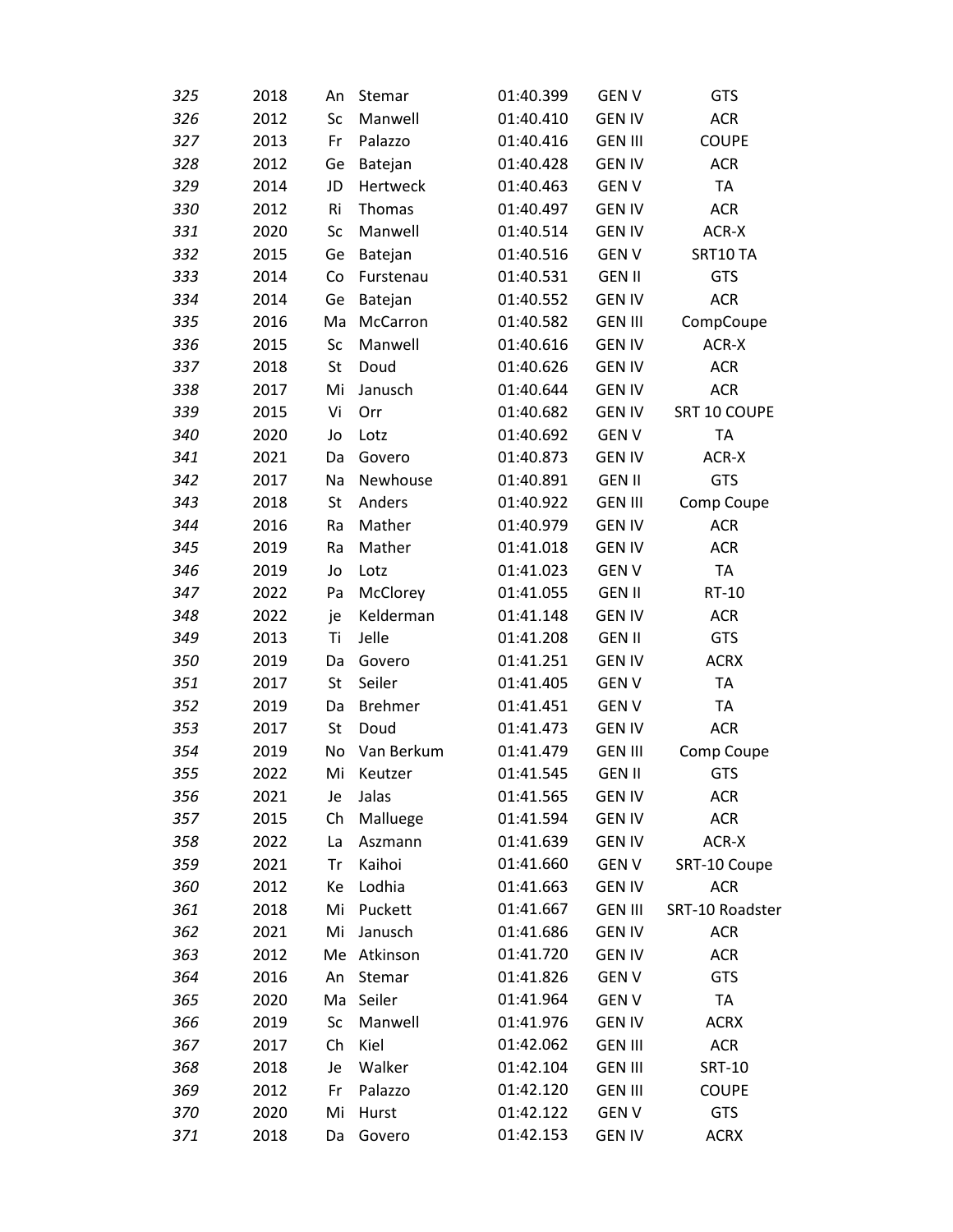| 372 | 2017 | Da | Madson       | 01:42.206 | <b>GEN IV</b>  | <b>ACR</b>         |
|-----|------|----|--------------|-----------|----------------|--------------------|
| 373 | 2019 | Fr | Palazzo      | 01:42.255 | <b>GEN IV</b>  | <b>ACR</b>         |
| 374 | 2015 | Ar | Kiel         | 01:42.411 | <b>GEN IV</b>  | <b>ACR</b>         |
| 375 | 2020 | Mi | Keutzer      | 01:42.415 | <b>GEN II</b>  | GTS                |
| 376 | 2021 | Mi | Puckett      | 01:42.458 | <b>GEN III</b> | SRT-10 Roadster    |
| 377 | 2019 | Ja | Garrett      | 01:42.459 | <b>GENV</b>    | <b>TA</b>          |
| 378 | 2020 | Du | Bassi        | 01:42.469 | <b>GEN IV</b>  | <b>ACR</b>         |
| 379 | 2018 | Ro | Buckman      | 01:42.516 | <b>GENV</b>    | TA 2.0             |
| 380 | 2014 | Ro | Osborn       | 01:42.523 | <b>GEN IV</b>  | <b>ACR</b>         |
| 381 | 2016 | To | Ackerman     | 01:42.528 | <b>GENV</b>    | SRT10 TA           |
| 382 | 2018 | Ro | Jans         | 01:42.600 | <b>GEN IV</b>  | <b>ACR</b>         |
| 383 | 2014 | Vi | Orr          | 01:42.676 | <b>GEN IV</b>  | <b>ACR</b>         |
| 384 | 2015 | Er | Dunn         | 01:42.763 | <b>GEN III</b> | SRT 10 Roadster    |
| 385 | 2019 | Mi | Janusch      | 01:42.768 | <b>GEN IV</b>  | <b>ACR</b>         |
| 386 | 2019 | Jo | Stuedemann   | 01:42.854 | <b>GEN III</b> | Comp Coupe         |
| 387 | 2015 | Sc | Lautenbach   | 01:42.857 | <b>GENV</b>    | <b>SRT</b>         |
| 388 | 2015 | Mi | Puckett      | 01:42.911 | <b>GEN III</b> | SRT10 Roadster     |
| 389 | 2013 | Ji | Douglas      | 01:42.935 | <b>GEN IV</b>  | <b>COUPE</b>       |
| 390 | 2017 | Je | Walker       | 01:43.087 | <b>GENV</b>    | SRT-10 Roadster    |
| 391 | 2013 | Ch | Grady        | 01:43.215 | <b>GEN IV</b>  | <b>ACR</b>         |
| 392 | 2012 | Co | Furstenau    | 01:43.235 | <b>GEN II</b>  | GTS                |
| 393 | 2014 | Ma | Doleh        | 01:43.347 | <b>GEN IV</b>  | <b>ACR</b>         |
| 394 | 2021 | Кa | Christiansen | 01:43.359 | <b>GENV</b>    | <b>ACR Extreme</b> |
| 395 | 2014 | Jo | Gayton       | 01:43.519 | <b>GEN III</b> | <b>ROADSTER</b>    |
| 396 | 2019 | Mi | Puckett      | 01:43.547 | <b>GEN III</b> | SRT-10 Roadster    |
| 397 | 2017 | Tr | Maki         | 01:43.684 | <b>GEN IV</b>  | <b>ACR</b>         |
| 398 | 2016 | Ta | Mather       | 01:43.867 | <b>GENV</b>    | TA2.0              |
| 399 | 2016 | Mi | Janusch      | 01:43.959 | <b>GEN I</b>   | GTS                |
| 400 | 2020 | St | Anders       | 01:44.069 | <b>GEN III</b> | Comp Coupe         |
| 401 | 2020 | La | Aszmann      | 01:44.071 | <b>GEN IV</b>  | ACR-X              |
| 402 | 2017 | Na | Landucci     | 01:44.092 | <b>GEN III</b> | SRT-10 Roadster    |
| 403 | 2016 | Mi | Puckett      | 01:44.206 | <b>GEN III</b> | SRT10 Roadster     |
| 404 | 2018 | Br | <b>Beale</b> | 01:44.214 | <b>GEN IV</b>  | <b>ACR</b>         |
| 405 | 2018 | Gi | Verheecke    | 01:44.280 | <b>GEN IV</b>  | <b>ACR</b>         |
| 406 | 2017 | Mi | Puckett      | 01:44.386 | <b>GEN III</b> | SRT-10 Roadster    |
| 407 | 2019 | Ta | Mather       | 01:44.437 | <b>GENV</b>    | TA 2.0             |
| 408 | 2021 | Ja | Jones        | 01:44.473 | <b>GEN IV</b>  | SRT-10 Coupe       |
| 409 | 2021 | Ad | Thompson     | 01:44.541 | <b>GEN III</b> | SRT-10 Roadster    |
| 410 | 2015 | Ta | Mather       | 01:44.555 | <b>GEN III</b> | SRT10 Coupe        |
| 411 | 2018 | Ga | <b>Bates</b> | 01:44.656 | <b>GENV</b>    | TA                 |
| 412 | 2017 | Jo | Miller       | 01:44.915 | <b>GEN II</b>  | RT10               |
| 413 | 2019 | Ra | Ellsworth    | 01:44.975 | <b>GEN IV</b>  | <b>SRT-10</b>      |
| 414 | 2016 | Ch | Kiel         | 01:45.191 | <b>GEN IV</b>  | <b>ACR</b>         |
| 415 | 2021 | Mi | Keutzer      | 01:45.193 | <b>GEN II</b>  | <b>GTS</b>         |
| 416 | 2021 | Ed | Martin       | 01:45.321 | <b>GEN IV</b>  | ACR-X              |
| 417 | 2015 | To | Ackerman     | 01:45.395 | <b>GENV</b>    | SRT10 TA           |
| 418 | 2014 | Ch | Allington    | 01:45.454 | <b>GENV</b>    | <b>SRT</b>         |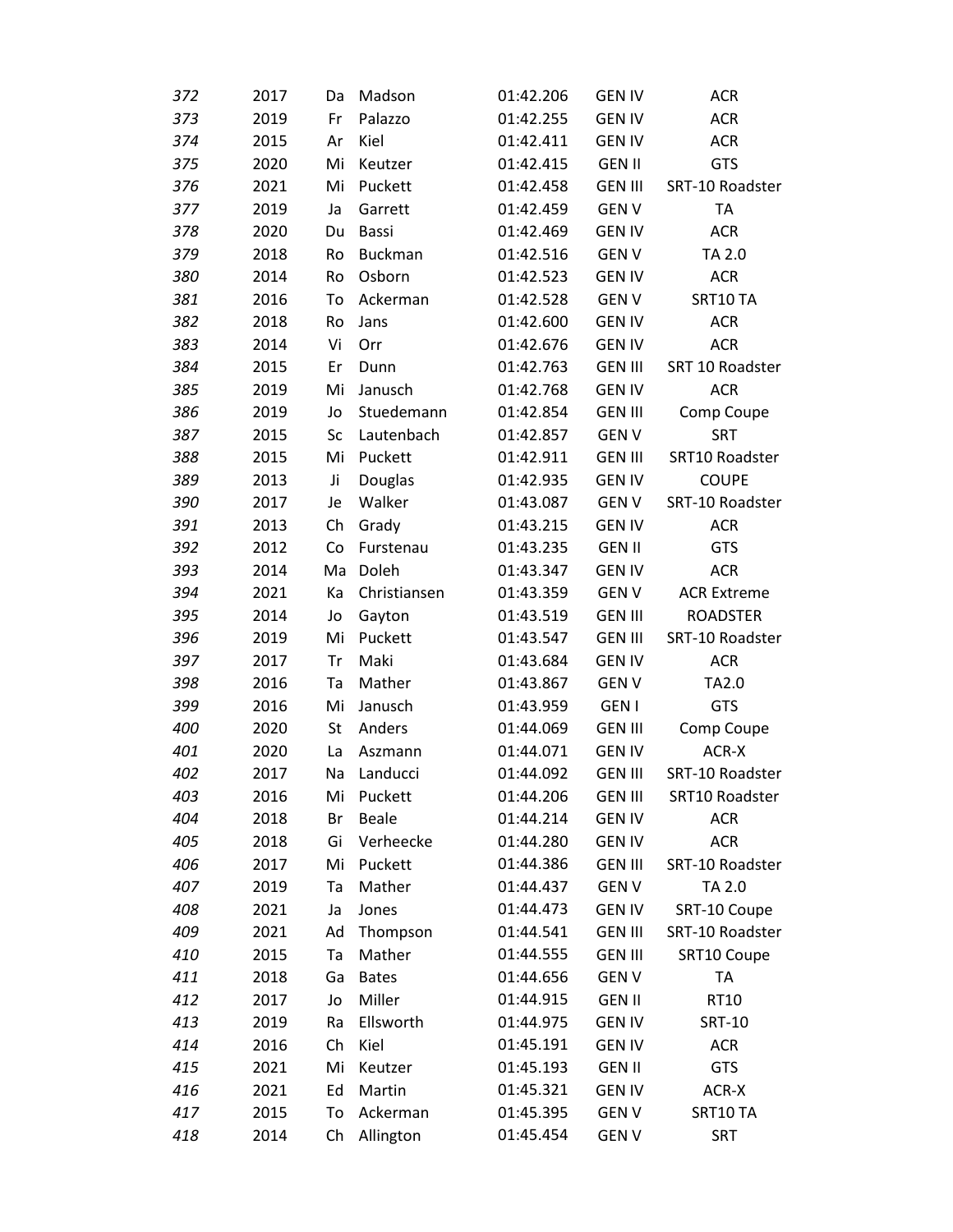| 419 | 2014 | Ri | Clements       | 01:45.467 | <b>GEN II</b>  | RT10            |
|-----|------|----|----------------|-----------|----------------|-----------------|
| 420 | 2021 | Jo | Miller         | 01:45.552 | <b>GEN III</b> | SRT-10 Roadster |
| 421 | 2012 | Ri | Clements       | 01:45.557 | <b>GEN II</b>  | <b>RT10</b>     |
| 422 | 2015 | Da | <b>Brehmer</b> | 01:45.580 | <b>GEN IV</b>  | <b>ACR</b>      |
| 423 | 2012 | Ma | Clements       | 01:45.792 | <b>GEN III</b> | <b>ROADSTER</b> |
| 424 | 2019 | Je | Campbell       | 01:45.804 | <b>GEN II</b>  | <b>GTS</b>      |
| 425 | 2015 | Mi | Janusch        | 01:45.927 | <b>GEN I</b>   | <b>GTS</b>      |
| 426 | 2018 | No | Van Berkum     | 01:45.933 | <b>GEN IV</b>  | <b>ACR</b>      |
| 427 | 2015 | Ri | Clements       | 01:46.047 | <b>GEN II</b>  | RT10            |
| 428 | 2016 | Jo | Miller         | 01:46.282 | <b>GEN II</b>  | RT10            |
| 429 | 2021 | Ma | Hurst          | 01:46.548 | <b>GEN IV</b>  | ACR-X           |
| 430 | 2013 | Fr | Besch          | 01:46.555 | <b>GEN IV</b>  | <b>ROADSTER</b> |
| 431 | 2018 | Ta | Mather         | 01:46.607 | <b>GENV</b>    | TA 2.0          |
| 432 | 2019 | Ji | Miller         | 01:46.702 | <b>GEN III</b> | SRT-10 Roadster |
| 433 | 2019 | Jo | Miller         | 01:46.704 | <b>GEN II</b>  | RT10            |
| 434 | 2018 | Ro | Kooser         | 01:46.716 | <b>GENV</b>    | <b>SRT-10</b>   |
| 435 | 2015 | Jo | Hill           | 01:46.721 | <b>GEN I</b>   | RT10            |
| 436 | 2020 | Jo | Miller         | 01:46.788 | <b>GEN III</b> | SRT-10 Roadster |
| 437 | 2022 | Dr | Halvorson      | 01:46.885 | <b>GEN III</b> | SRT-10 Roadster |
| 438 | 2022 | Ji | Davis          | 01:46.885 | <b>GENV</b>    | <b>GTS</b>      |
| 439 | 2015 | Ji | Miller         | 01:46.969 | <b>GEN II</b>  | <b>GTS</b>      |
| 440 | 2017 | Ra | Mather         | 01:47.092 | <b>GENV</b>    | <b>GTS</b>      |
| 441 | 2013 | Ro | Kooser         | 01:47.171 | <b>GEN IV</b>  | <b>COUPE</b>    |
| 442 | 2016 | Ji | Miller         | 01:47.179 | <b>GEN II</b>  | RT10            |
| 443 | 2021 | De | Dodd           | 01:47.208 | <b>GEN I</b>   | RT-10           |
| 444 | 2020 | Ji | Miller         | 01:47.226 | <b>GEN II</b>  | RT-10           |
| 445 | 2017 | Ji | Miller         | 01:47.239 | <b>GEN II</b>  | <b>SRT10</b>    |
| 446 | 2018 | Ja | Jones          | 01:47.246 | <b>GEN III</b> | <b>SRT-10</b>   |
| 447 | 2015 | Ma | McCarron       | 01:47.272 | <b>GEN IV</b>  | <b>ACR</b>      |
| 448 | 2020 | Je | Campbell       | 01:47.327 | <b>GEN II</b>  | <b>GTS</b>      |
| 449 | 2018 | Ji | Miller         | 01:47.494 | <b>GEN II</b>  | RT10            |
| 450 | 2016 | Na | Landucci       | 01:47.508 | <b>GEN III</b> | SRT 10 Roadster |
| 451 | 2021 | Ji | Miller         | 01:47.602 | <b>GEN II</b>  | RT-10           |
| 452 | 2013 | Da | <b>Brehmer</b> | 01:47.604 | <b>GEN IV</b>  | <b>ACR</b>      |
| 453 | 2019 | Ja | Jones          | 01:47.704 | <b>GEN III</b> | <b>SRT-10</b>   |
| 454 | 2014 | Ar | Lessard        | 01:47.723 | <b>GEN IV</b>  | <b>ACR</b>      |
| 455 | 2022 | De | Dodd           | 01:47.743 | <b>GENV</b>    | <b>GTS</b>      |
| 456 | 2014 | Ji | Dempsey        | 01:47.789 | <b>GEN IV</b>  | <b>ROADSTER</b> |
| 457 | 2017 | Ta | Mather         | 01:47.950 | <b>GEN IV</b>  | TA 2.0          |
| 458 | 2013 | Ar | Kiel           | 01:48.220 | <b>GEN IV</b>  | <b>ACR</b>      |
| 459 | 2015 | Do | Gilles         | 01:48.431 | <b>GENV</b>    | <b>GTS</b>      |
| 460 | 2019 | Mi | Keutzer        | 01:48.498 | <b>GEN II</b>  | <b>GTS</b>      |
| 461 | 2018 | Je | Campbell       | 01:48.531 | <b>GEN II</b>  | <b>GTS</b>      |
| 462 | 2020 | Ru | <b>Babb</b>    | 01:48.547 | <b>GENV</b>    | TA 2.0          |
| 463 | 2016 | Ru | Friesen        | 01:48.628 | <b>GENV</b>    | RT10            |
| 464 | 2020 | Dw | Lovelady       | 01:48.879 | <b>GEN III</b> | SRT-10 Roadster |
| 465 | 2014 | Do | Walth          | 01:49.043 | <b>GEN I</b>   | RT10            |